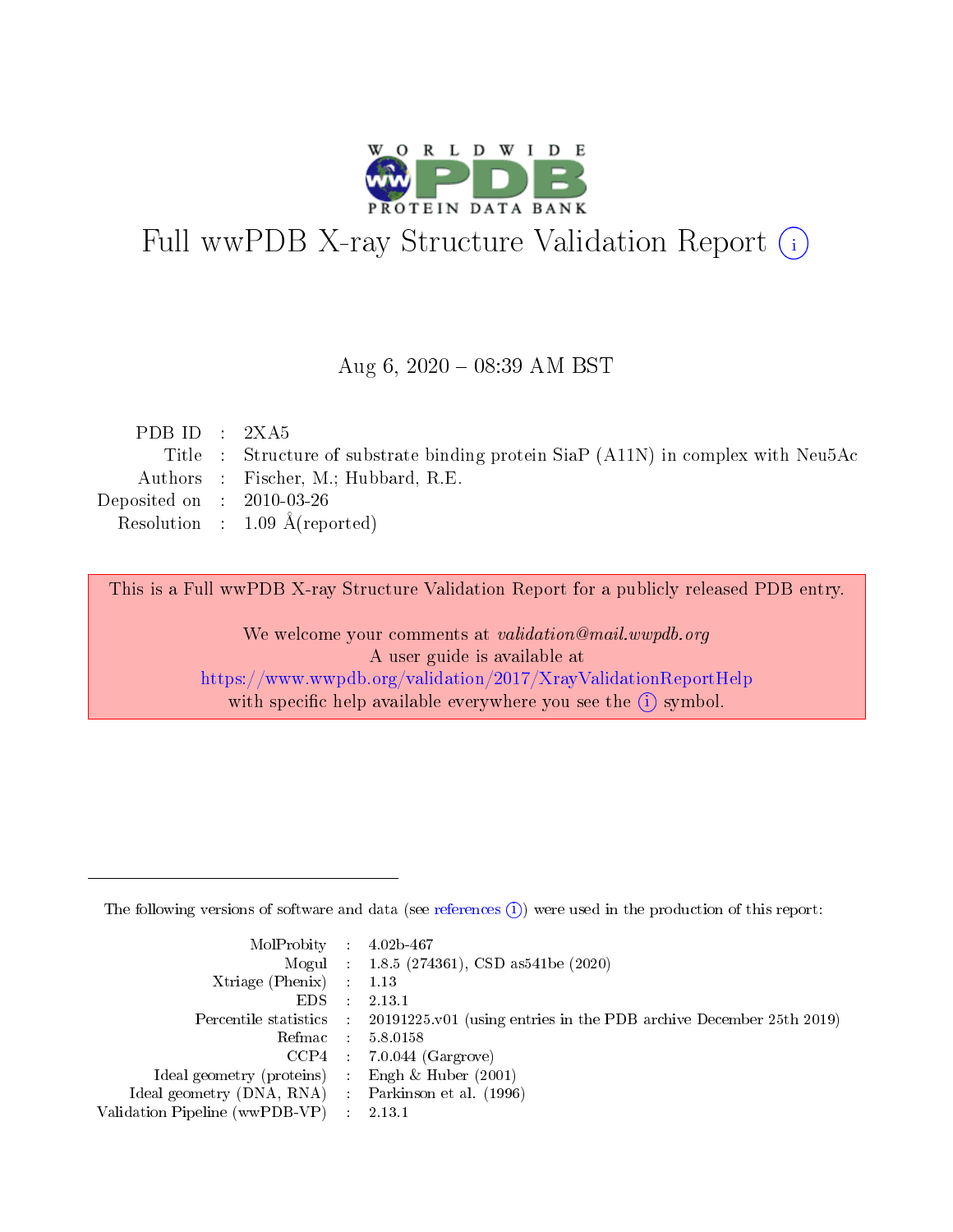# 1 [O](https://www.wwpdb.org/validation/2017/XrayValidationReportHelp#overall_quality)verall quality at a glance  $(i)$

The following experimental techniques were used to determine the structure: X-RAY DIFFRACTION

The reported resolution of this entry is 1.09 Å.

Percentile scores (ranging between 0-100) for global validation metrics of the entry are shown in the following graphic. The table shows the number of entries on which the scores are based.



| Metric                | Whole archive<br>$(\#\text{Entries})$ | Similar resolution<br>(#Entries, resolution range( $\AA$ )) |
|-----------------------|---------------------------------------|-------------------------------------------------------------|
| $R_{free}$            | 130704                                | $1619(1.14-1.06)$                                           |
| Clashscore            | 141614                                | $1671(1.14-1.06)$                                           |
| Ramachandran outliers | 138981                                | $1615 (1.\overline{14-1.06})$                               |
| Sidechain outliers    | 138945                                | $1613(1.14-1.06)$                                           |
| RSRZ outliers         | 127900                                | $1588(1.14-1.06)$                                           |

The table below summarises the geometric issues observed across the polymeric chains and their fit to the electron density. The red, orange, yellow and green segments on the lower bar indicate the fraction of residues that contain outliers for  $>=3, 2, 1$  and 0 types of geometric quality criteria respectively. A grey segment represents the fraction of residues that are not modelled. The numeric value for each fraction is indicated below the corresponding segment, with a dot representing fractions  $\epsilon=5\%$  The upper red bar (where present) indicates the fraction of residues that have poor fit to the electron density. The numeric value is given above the bar.

| Mol           | $\gamma$ hain | Length         | Quality of chain |     |                  |  |  |  |  |
|---------------|---------------|----------------|------------------|-----|------------------|--|--|--|--|
|               |               |                | 6%               |     |                  |  |  |  |  |
| <u>. на п</u> | . .           | າ 1 ດ<br>, , , | 81%              | 17% | $\bullet\bullet$ |  |  |  |  |

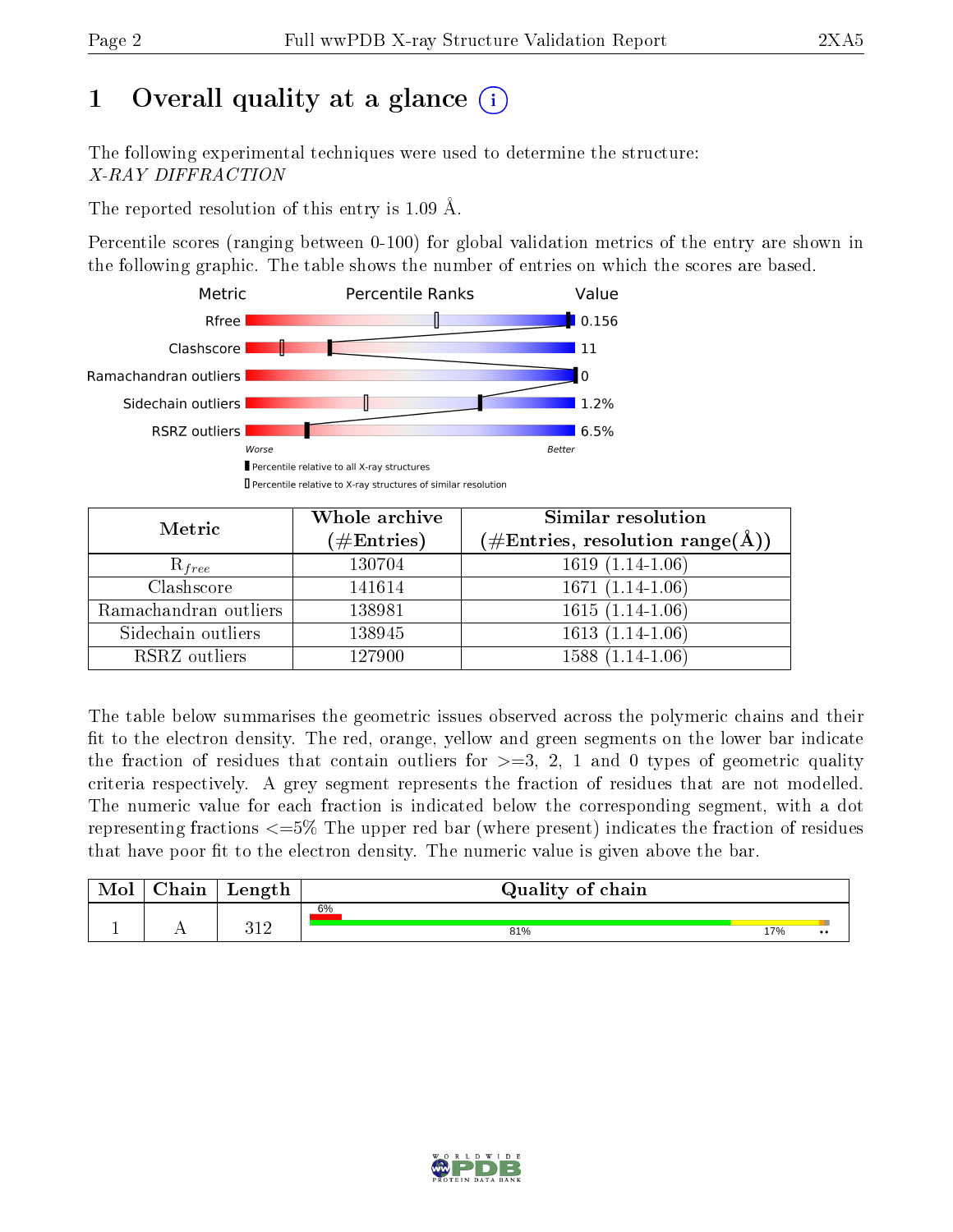# 2 Entry composition (i)

There are 3 unique types of molecules in this entry. The entry contains 3271 atoms, of which 0 are hydrogens and 0 are deuteriums.

In the tables below, the ZeroOcc column contains the number of atoms modelled with zero occupancy, the AltConf column contains the number of residues with at least one atom in alternate conformation and the Trace column contains the number of residues modelled with at most 2 atoms.

Molecule 1 is a protein called SIALIC ACID-BINDING PERIPLASMIC PROTEIN SIAP.

| Chain | Residues | Atoms         |      |     |     | $\text{ZeroOcc} \mid \text{AltConf} \mid \text{Trace}$ |  |  |
|-------|----------|---------------|------|-----|-----|--------------------------------------------------------|--|--|
|       | 310      | Total<br>2665 | 1715 | 433 | 509 |                                                        |  |  |

There are 7 discrepancies between the modelled and reference sequences:

| Chain | Residue | Modelled   | Actual | Comment             | Reference         |
|-------|---------|------------|--------|---------------------|-------------------|
| А     | 307     | <b>HIS</b> |        | expression tag      | <b>UNP P44542</b> |
| А     | 308     | <b>HIS</b> |        | expression tag      | <b>UNP P44542</b> |
| А     | 309     | <b>HIS</b> |        | expression tag      | <b>UNP P44542</b> |
| А     | 310     | <b>HIS</b> |        | expression tag      | <b>UNP P44542</b> |
| А     | 311     | <b>HIS</b> |        | expression tag      | <b>UNP P44542</b> |
| А     | 312     | <b>HIS</b> |        | expression tag      | <b>UNP P44542</b> |
| А     | 11      | A SN       | ALA    | engineered mutation | <b>UNP P44542</b> |

• Molecule 2 is N-acetyl-beta-neuraminic acid (three-letter code: SLB) (formula:  $C_{11}H_{19}NO_9$ ).



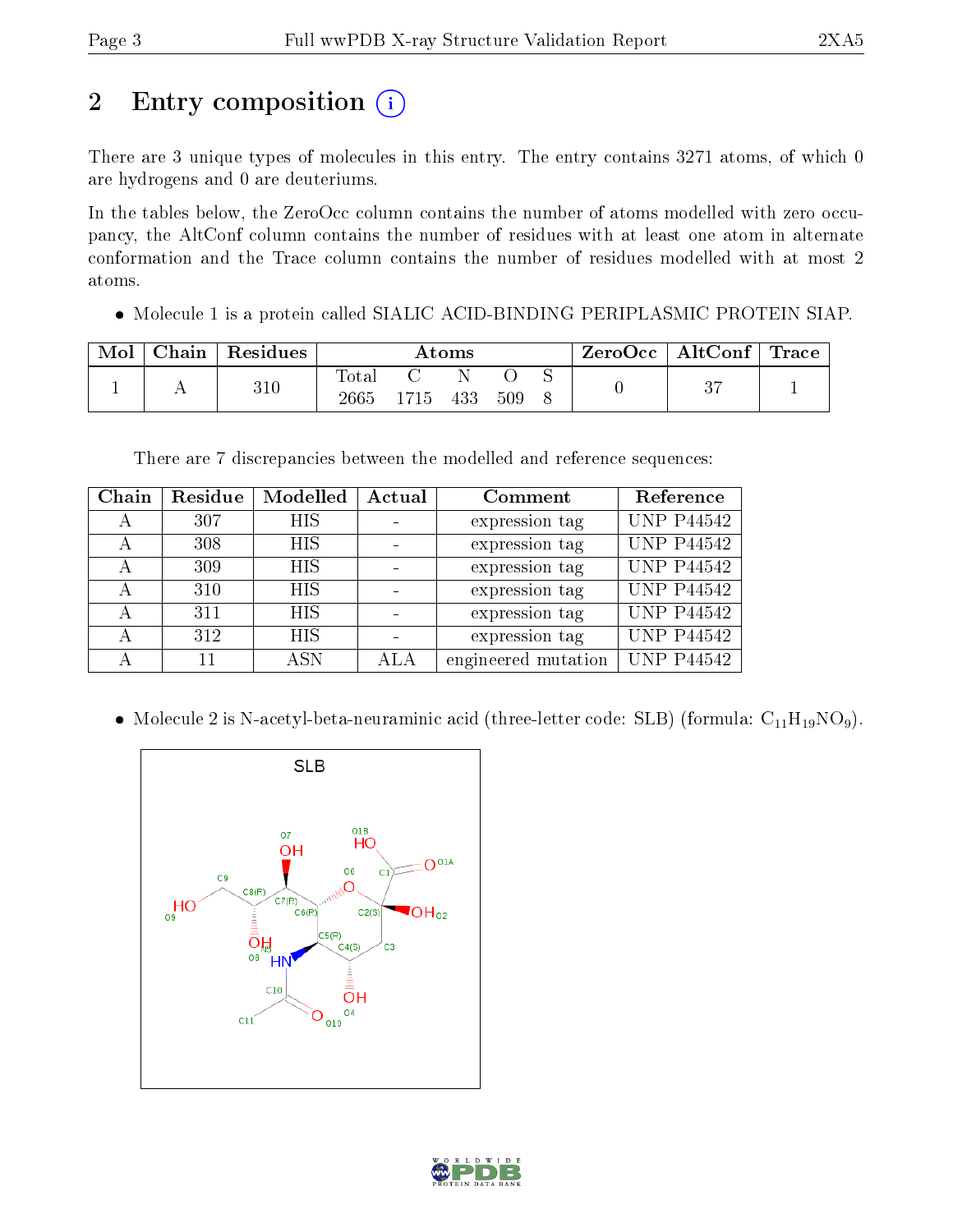|  | $\mid$ Mol $\mid$ Chain $\mid$ Residues | Atoms   |  |  | $ZeroOcc$   AltConf |  |
|--|-----------------------------------------|---------|--|--|---------------------|--|
|  |                                         | Total C |  |  |                     |  |

 $\bullet\,$  Molecule 3 is water.

| Mol | Chain   Residues | Atoms        | $ZeroOcc \   \ AltConf$ |  |
|-----|------------------|--------------|-------------------------|--|
|     |                  | Total<br>585 |                         |  |

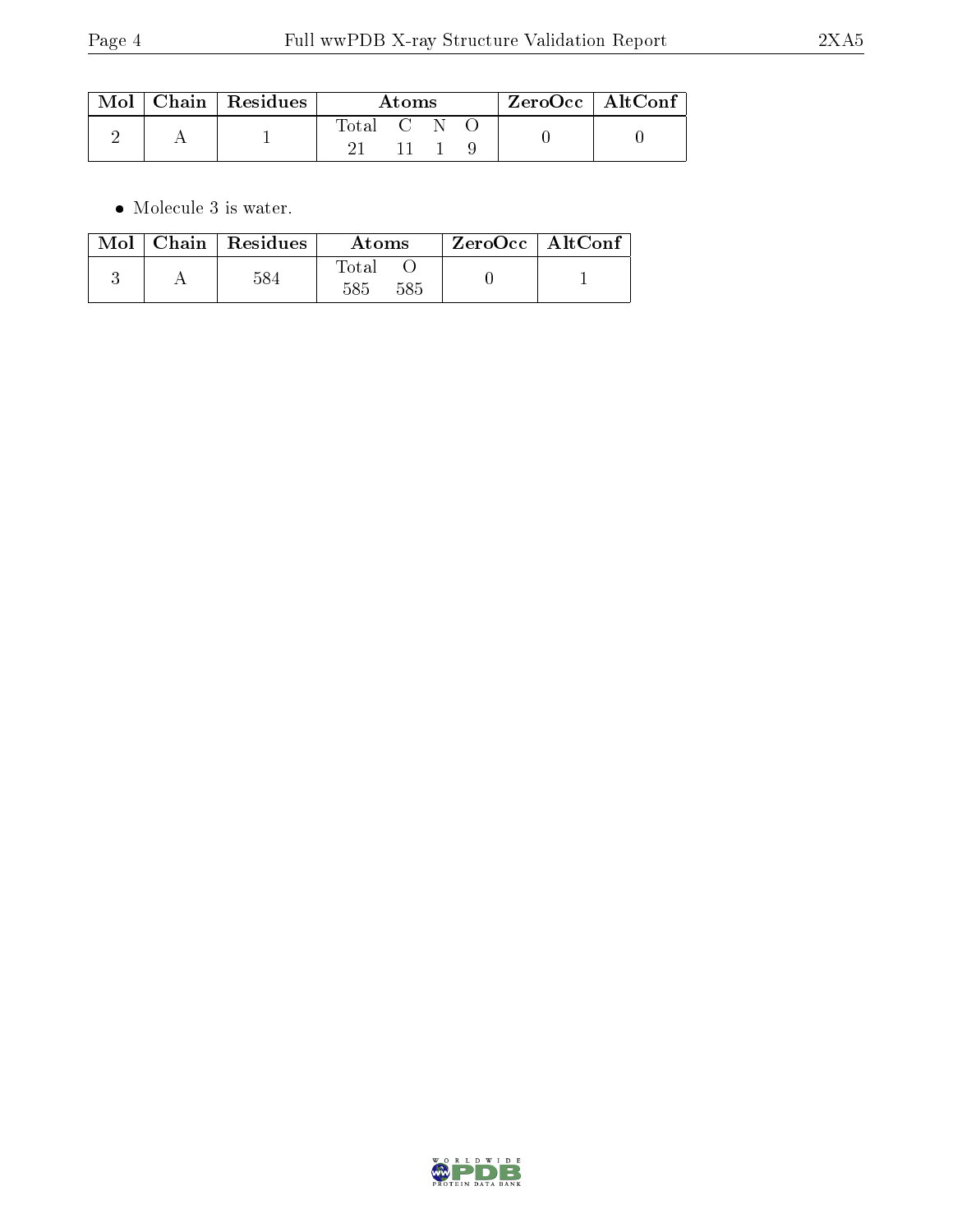# 3 Residue-property plots  $\binom{1}{1}$

These plots are drawn for all protein, RNA, DNA and oligosaccharide chains in the entry. The first graphic for a chain summarises the proportions of the various outlier classes displayed in the second graphic. The second graphic shows the sequence view annotated by issues in geometry and electron density. Residues are color-coded according to the number of geometric quality criteria for which they contain at least one outlier: green  $= 0$ , yellow  $= 1$ , orange  $= 2$  and red  $= 3$  or more. A red dot above a residue indicates a poor fit to the electron density ( $RSRZ > 2$ ). Stretches of 2 or more consecutive residues without any outlier are shown as a green connector. Residues present in the sample, but not in the model, are shown in grey.

• Molecule 1: SIALIC ACID-BINDING PERIPLASMIC PROTEIN SIAP



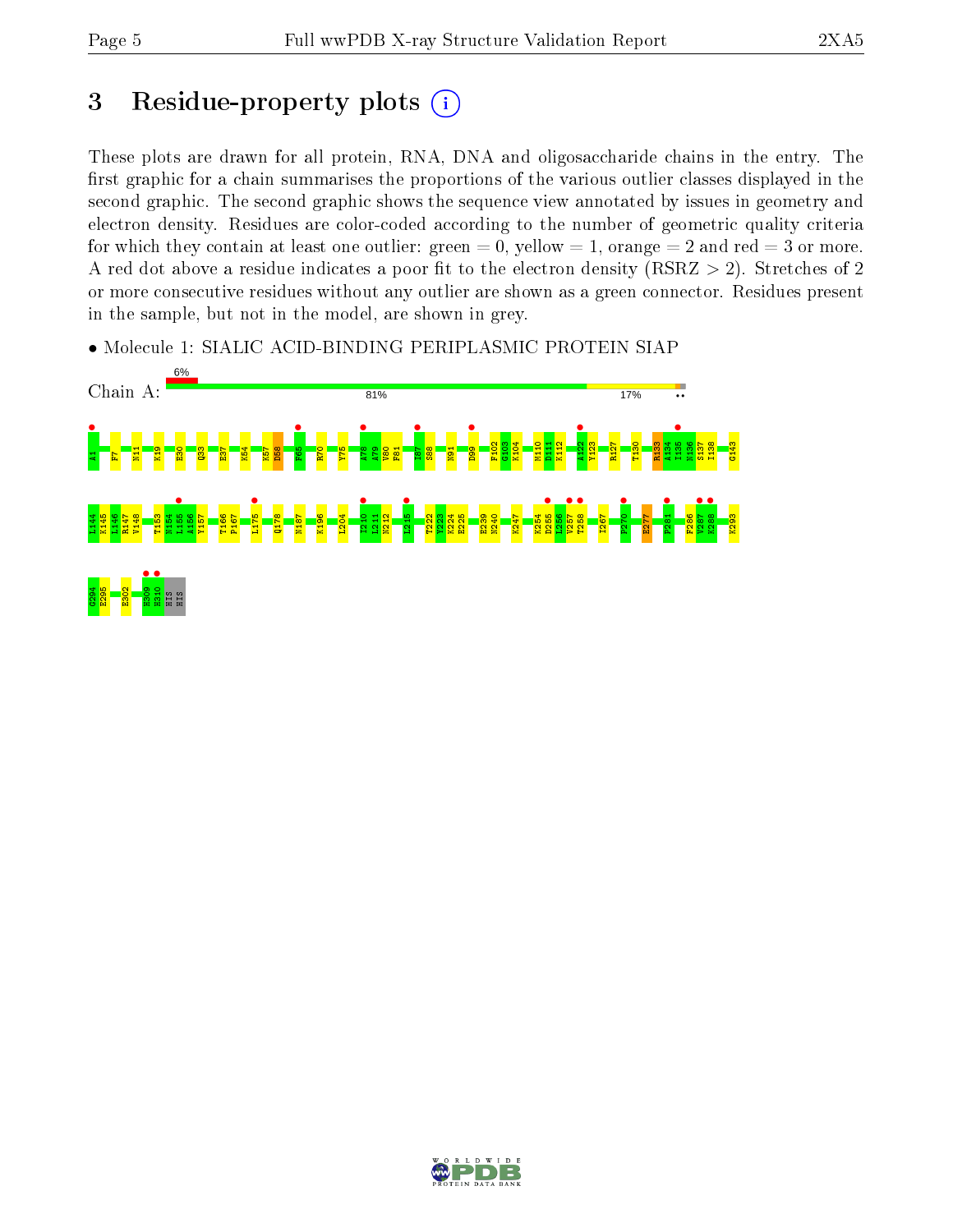# 4 Data and refinement statistics  $(i)$

| Property                                                             | Value                                           | Source     |
|----------------------------------------------------------------------|-------------------------------------------------|------------|
| Space group                                                          | P 21 21 21                                      | Depositor  |
| Cell constants                                                       | $74.70\AA$ 87.25Å<br>47.82Å                     | Depositor  |
| a, b, c, $\alpha$ , $\beta$ , $\gamma$                               | $90.00^\circ$<br>$90.00^\circ$<br>$90.00^\circ$ |            |
| Resolution $(A)$                                                     | 32.23<br>1.09<br>$\frac{1}{2}$                  | Depositor  |
|                                                                      | 32.23<br>$-1.09$                                | <b>EDS</b> |
| % Data completeness                                                  | $99.5(32.23-1.09)$                              | Depositor  |
| (in resolution range)                                                | $99.5(32.23-1.09)$                              | <b>EDS</b> |
| $R_{merge}$                                                          | 0.06                                            | Depositor  |
| $\mathrm{R}_{sym}$                                                   | (Not available)                                 | Depositor  |
| $\langle I/\sigma(I) \rangle^{-1}$                                   | $2.89$ (at $1.09\text{\AA}$ )                   | Xtriage    |
| Refinement program                                                   | <b>REFMAC 5.5.0109</b>                          | Depositor  |
|                                                                      | $0.118$ ,<br>0.144                              | Depositor  |
| $R, R_{free}$                                                        | $0.134$ ,<br>0.156                              | DCC        |
| $\mathcal{R}_{free}$ test set                                        | $\overline{6500}$ reflections $(5.06\%)$        | wwPDB-VP   |
| Wilson B-factor $(A^2)$                                              | 10.2                                            | Xtriage    |
| Anisotropy                                                           | 0.161                                           | Xtriage    |
| Bulk solvent $k_{sol}(e/\mathring{A}^3)$ , $B_{sol}(\mathring{A}^2)$ | 0.31, 40.0                                      | <b>EDS</b> |
| L-test for $\mathrm{twinning}^2$                                     | $< L >$ = 0.48, $< L2$ = 0.32                   | Xtriage    |
| Estimated twinning fraction                                          | No twinning to report.                          | Xtriage    |
| $F_o, F_c$ correlation                                               | 0.98                                            | <b>EDS</b> |
| Total number of atoms                                                | 3271                                            | wwPDB-VP   |
| Average B, all atoms $(A^2)$                                         | 16.0                                            | wwPDB-VP   |

Xtriage's analysis on translational NCS is as follows: The largest off-origin peak in the Patterson function is  $7.15\%$  of the height of the origin peak. No significant pseudotranslation is detected.

<sup>&</sup>lt;sup>2</sup>Theoretical values of  $\langle |L| \rangle$ ,  $\langle L^2 \rangle$  for acentric reflections are 0.5, 0.333 respectively for untwinned datasets, and 0.375, 0.2 for perfectly twinned datasets.



<span id="page-5-1"></span><span id="page-5-0"></span><sup>1</sup> Intensities estimated from amplitudes.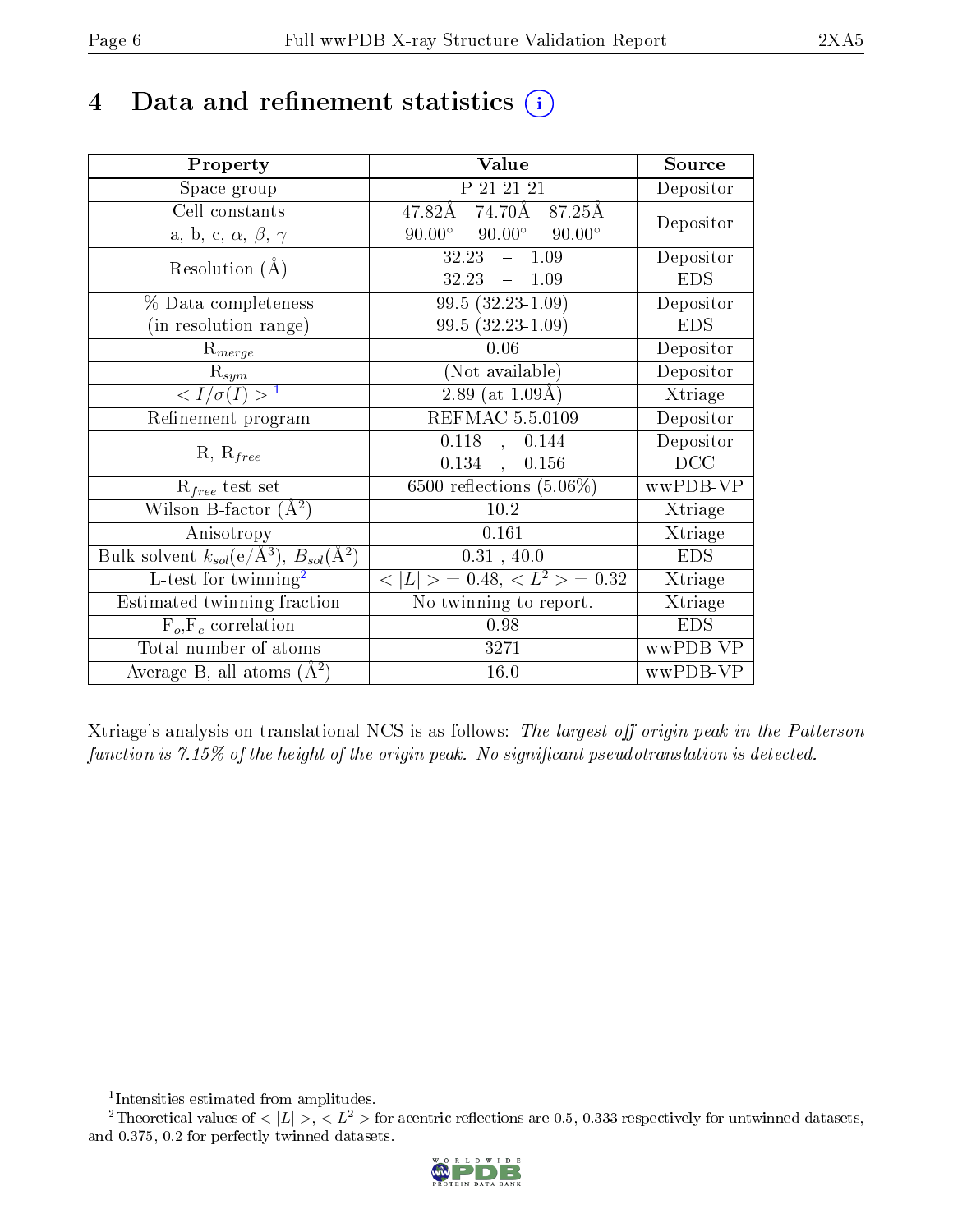# 5 Model quality  $(i)$

## 5.1 Standard geometry  $(i)$

Bond lengths and bond angles in the following residue types are not validated in this section: SLB

The Z score for a bond length (or angle) is the number of standard deviations the observed value is removed from the expected value. A bond length (or angle) with  $|Z| > 5$  is considered an outlier worth inspection. RMSZ is the root-mean-square of all Z scores of the bond lengths (or angles).

| Mol | Chain |          | Bond lengths    | Bond angles |                     |  |
|-----|-------|----------|-----------------|-------------|---------------------|--|
|     |       | RMSZ     | $\# Z  > 5$     | RMSZ        | $\# Z $             |  |
|     |       | $1.02\,$ | $9/2787(0.3\%)$ | 0.99        | $13/3753$ $(0.3\%)$ |  |

All (9) bond length outliers are listed below:

| Mol | Chain | Res   | Type         | Atoms     | Z       | Observed $(A$ | Ideal(A |
|-----|-------|-------|--------------|-----------|---------|---------------|---------|
| 1   | A     | 81    | PHE          | $CD1-CE1$ | 9.40    | 1.58          | 1.39    |
|     | А     | 81    | PHE          | $CE2-CZ$  | $-9.07$ | 1.20          | 1.37    |
|     | А     | 157   | TYR          | $CD1-CE1$ | 6.41    | 1.49          | 1.39    |
|     | А     | 102   | PHE          | $CD1-CE1$ | 6.21    | 1.51          | 1.39    |
|     | А     | 277   | GLU          | $CG-CD$   | 5.64    | 1.60          | 1.51    |
|     | А     | 75    | $_{\rm TYR}$ | $CD2-CE2$ | $-5.62$ | 1.30          | 1.39    |
|     | А     | 166   | THR          | $CA-CB$   | 5.25    | 1.67          | 1.53    |
| 1   | А     | 88[A] | <b>SER</b>   | $CA-CB$   | 5.09    | 1.60          | 1.52    |
|     | А     | 88[B] | SER          | $CA-CB$   | 5.09    | 1.60          | 1.52    |

All (13) bond angle outliers are listed below:

| Mol          | Chain | Res    | <b>Type</b> | Atoms                 | Z       | Observed $(°)$ | $\text{Ideal}({}^o)$ |
|--------------|-------|--------|-------------|-----------------------|---------|----------------|----------------------|
| 1            | А     | 81     | <b>PHE</b>  | $CG$ - $CD$ 2- $CE$ 2 | 7.11    | 128.62         | 120.80               |
| 1            | А     | 110    | MET         | $CG-SD-CE$            | $-6.86$ | 89.22          | 100.20               |
| 1            | А     | 104[A] | <b>LYS</b>  | $CD-CE-NZ$            | $-6.29$ | 97.24          | 111.70               |
| 1            | А     | 104[B] | <b>LYS</b>  | $CD-CE-NZ$            | $-6.29$ | 97.24          | 111.70               |
| 1            | A     | 58[A]  | <b>ASP</b>  | $CB-CG-OD1$           | 6.05    | 123.75         | 118.30               |
| 1            | А     | 58 B   | <b>ASP</b>  | $CB-CG-OD1$           | 6.05    | 123.75         | 118.30               |
| 1            | А     | 196    | <b>LYS</b>  | $CD-CE-NZ$            | 6.02    | 125.56         | 111.70               |
| $\mathbf{1}$ | А     | 81     | PHE         | $CG$ - $CD1$ - $CE1$  | $-5.98$ | 114.22         | 120.80               |
| 1            | А     | 123    | TYR         | $CB-CG-CD1$           | 5.62    | 124.37         | 121.00               |
| 1            | А     | 133[A] | $\rm{ARG}$  | NE-CZ-NH1             | 5.56    | 123.08         | 120.30               |
| 1            | А     | 133 B  | $\rm{ARG}$  | NE-CZ-NH1             | 5.56    | 123.08         | 120.30               |
| 1            | А     | 99     | ASP         | $CB-CG-OD1$           | 5.55    | 123.30         | 118.30               |

Continued on next page...

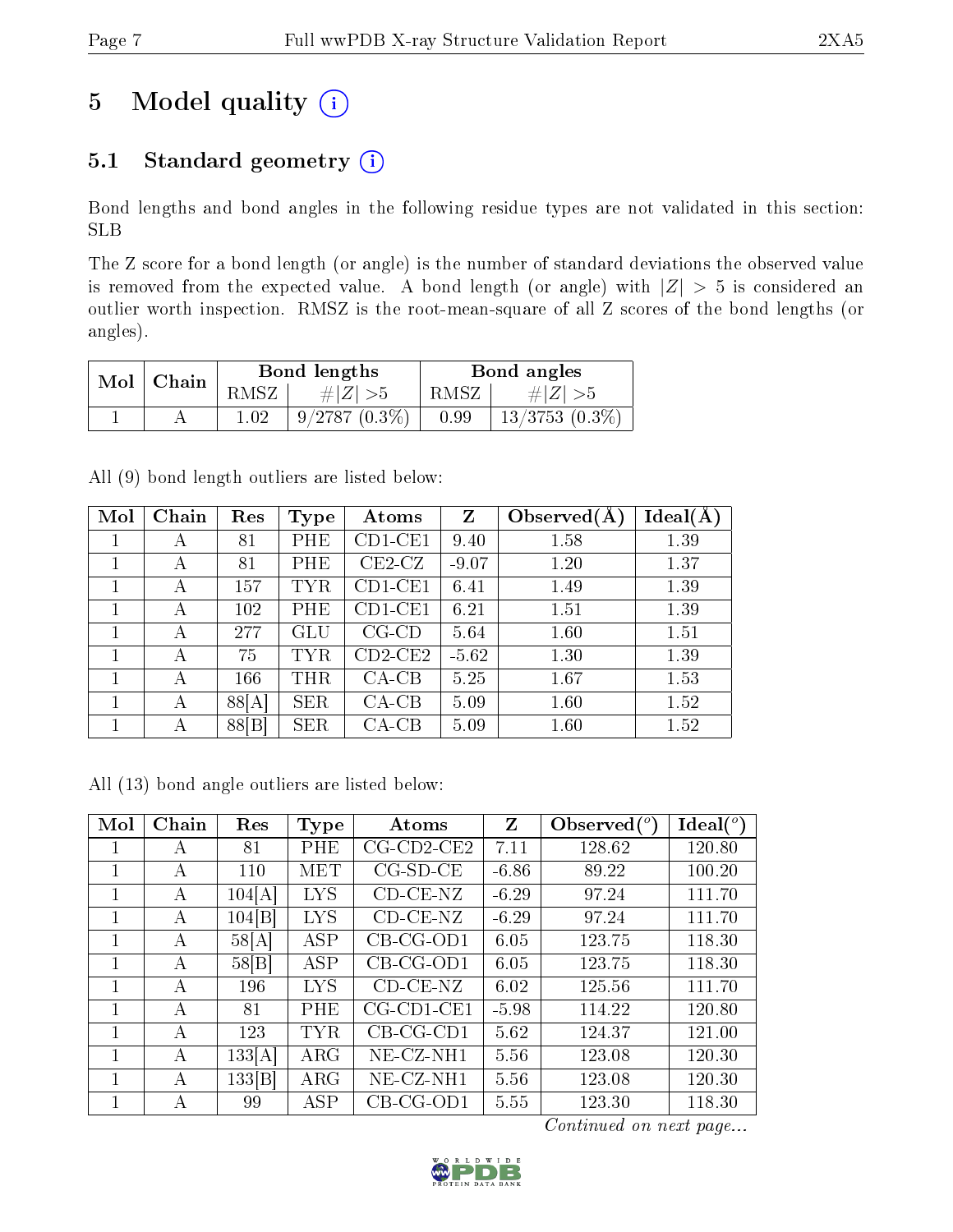Continued from previous page...

| Mol | ⊓Chain | Res | 'Type | Atoms                      | Observed $(^\circ)$   Ideal $(^\circ)$ |     |
|-----|--------|-----|-------|----------------------------|----------------------------------------|-----|
|     |        |     |       | $TYR$   CG-CD1-CE1   -5.49 | 116.91                                 | 121 |

There are no chirality outliers.

There are no planarity outliers.

### 5.2 Too-close contacts  $(i)$

In the following table, the Non-H and H(model) columns list the number of non-hydrogen atoms and hydrogen atoms in the chain respectively. The H(added) column lists the number of hydrogen atoms added and optimized by MolProbity. The Clashes column lists the number of clashes within the asymmetric unit, whereas Symm-Clashes lists symmetry related clashes.

| Mol |      |      | Chain   Non-H   H(model)   H(added)   Clashes   Symm-Clashes |
|-----|------|------|--------------------------------------------------------------|
|     | 2665 | 2728 |                                                              |
|     |      |      |                                                              |
|     | 585  |      |                                                              |
|     | 3971 | 2746 |                                                              |

The all-atom clashscore is defined as the number of clashes found per 1000 atoms (including hydrogen atoms). The all-atom clashscore for this structure is 11.

All (58) close contacts within the same asymmetric unit are listed below, sorted by their clash magnitude.

| Atom-1              | Atom-2              | Interatomic    | Clash         |
|---------------------|---------------------|----------------|---------------|
|                     |                     | distance $(A)$ | overlap $(A)$ |
| 1:A:112:LYS:HB3     | 3:A:2292:HOH:O      | 1.28           | 1.31          |
| 1:A:240[A]:ASN:ND2  | 3:A:2452:HOH:O      | 1.77           | 1.15          |
| 1:A:247:LYS:HD2     | 3:A:2473:HOH:O      | 1.49           | 1.11          |
| 1:A:37[A]:GLU:OE1   | 3:A:2122:HOH:O      | 1.67           | 1.10          |
| 1:A:258[B]:THR:CG2  | 3:A:2485:HOH:O      | 2.02           | 1.07          |
| 1:A:54[B]:LYS:HE2   | 3:A:2175:HOH:O      | 0.89           | 1.07          |
| 1:A:254:LYS:HA      | 3:A:2480:HOH:O      | 1.54           | 1.06          |
| 1:A:11:ASN:OD1      | 3:A:2033:HOH:O      | 1.74           | 1.05          |
| 1: A:112:LYS:HE2    | 3:A:2282:HOH:O      | 1.58           | 1.03          |
| 1:A:30:GLU:HG3      | 3:A:2079:HOH:O      | 1.64           | 0.97          |
| 1:A:247:LYS:NZ      | 3:A:2465:HOH:O      | 1.91           | 0.97          |
| 1:A:258[B]:THR:HG23 | 3:A:2485:HOH:O      | 1.60           | 0.96          |
| 1:A:91[B].ASN:OD1   | 3:A:2249:HOH:O      | 1.80           | 0.96          |
| 1:A:130:THR:HG22    | 1:A:204[A]:LEU:HD23 | 1.48           | 0.92          |
| 1:A:58[B]:ASP:OD1   | 3:A:2187:HOH:O      | 1.89           | 0.91          |
| 1:A:224[A]:LYS:NZ   | 3:A:2424:HOH:O      | 1.98           | 0.90          |

Continued on next page...

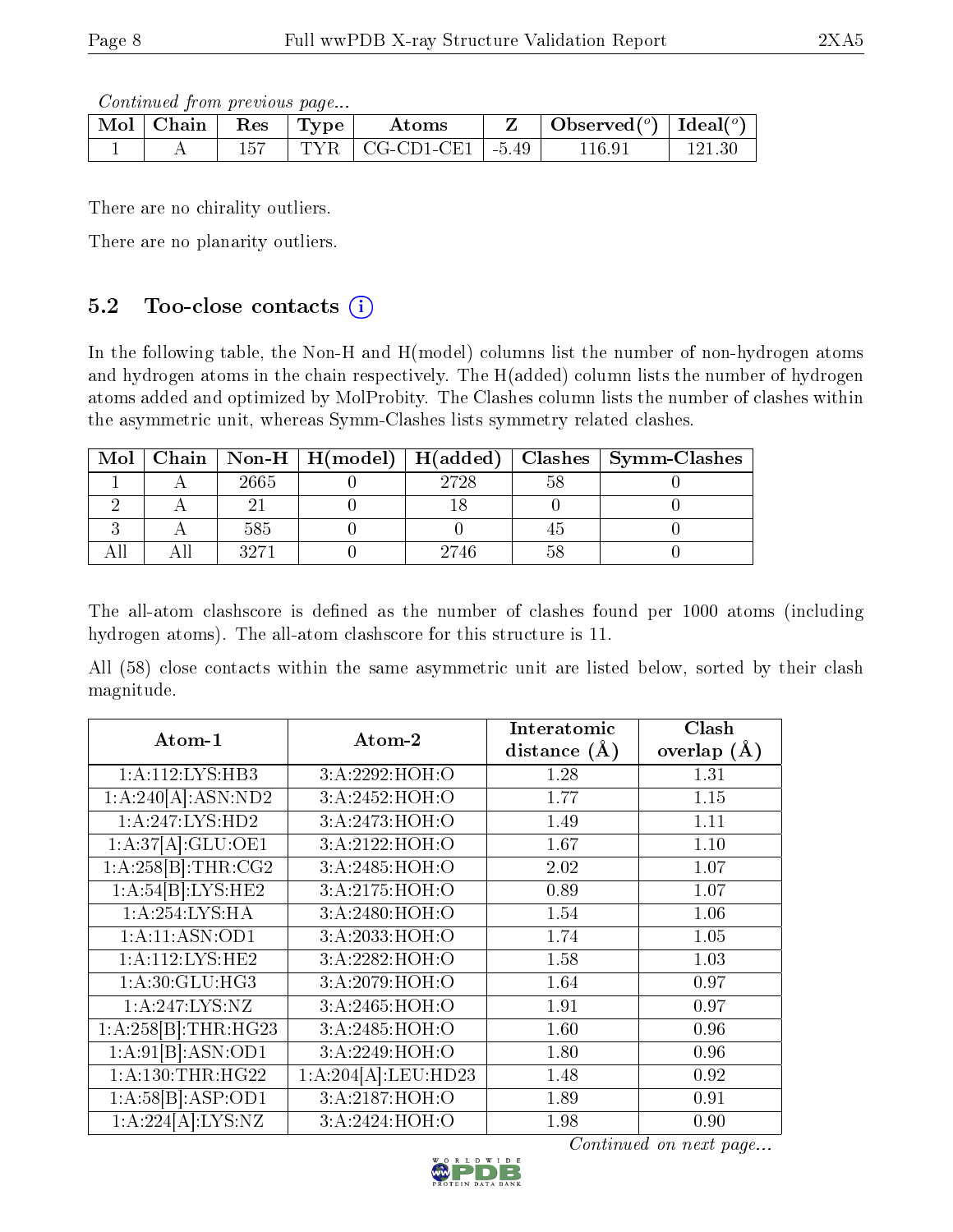| Atom-1                      | Atom-2              | Interatomic       | Clash           |
|-----------------------------|---------------------|-------------------|-----------------|
|                             |                     | distance $(A)$    | overlap $(\AA)$ |
| 1: A:112:LYS:HG2            | 3: A: 2282: HOH:O   | 1.75              | 0.85            |
| 1:A:143:GLY:HA2             | 3: A:2330:HOH:O     | 1.78              | 0.84            |
| 1:A:127:ARG:HH11            | 1: A:212: ASN: HD21 | 1.22              | 0.84            |
| 1: A:239: GLU:HG3           | 3:A:2449:HOH:O      | 1.79              | 0.82            |
| 1:A:254:LYS:HG2             | 3:A:2470:HOH:O      | 1.79              | 0.81            |
| 1:A:204[B]:LEU:HD23         | 1:A:267:ILE:HD12    | 1.63              | 0.80            |
| 1: A: 130: THR: CG2         | 1:A:204[A].LEU:HD23 | 2.16              | 0.76            |
| 1: A:33: GLN:OE1            | 3: A:2110:HOH:O     | 2.03              | 0.75            |
| 1:A:302:GLU:OE1             | 3:A:2571:HOH:O      | 2.07              | 0.73            |
| 1:A:247:LYS:NZ              | 3:A:2462:HOH:O      | 2.00              | 0.72            |
| 1:A:295[B]:GLU:OE2          | 3:A:2559:HOH:O      | 2.09              | 0.71            |
| 1: A:112:LYS:CB             | 3: A: 2292: HOH:O   | 2.07              | 0.67            |
| 1:A:258[A]:THR:HG23         | 3:A:2491:HOH:O      | 1.93              | 0.67            |
| 1: A:277: GLU:HG2           | 3: A: 2534: HOH:O   | 1.99              | 0.63            |
| 1:A:133[B]:ARG:HD2          | 3:A:2313:HOH:O      | 2.01              | 0.59            |
| 1:A:204[B]:LEU:HD23         | 1:A:267:ILE:CD1     | $\overline{2.32}$ | 0.58            |
| 1:A:133[B]:ARG:NH1          | 3:A:2312:HOH:O      | 2.03              | 0.56            |
| 1: A:254:LYS:CG             | 3:A:2470:HOH:O      | 2.46              | 0.56            |
| 1:A:91[B]:ASN:OD1           | 3:A:2245:HOH:O      | 2.18              | 0.55            |
| 1: A: 145: LYS: NZ          | 3:A:2332:HOH:O      | 2.41              | 0.53            |
| 1:A:58[B]:ASP:CG            | 3:A:2187:HOH:O      | 2.42              | 0.52            |
| 1: A: 112: LYS: CE          | 3:A:2282:HOH:O      | 2.36              | 0.51            |
| 1:A:19[A]:LYS:HG3           | 3:A:2037:HOH:O      | 2.12              | 0.50            |
| 1:A:80[B]:VAL:H G13         | 1:A:286:PHE:CZ      | 2.48              | 0.48            |
| 1:A:54[B]:LYS:CG            | 3: A: 2175: HOH:O   | 2.60              | 0.48            |
| 1:A:257:VAL:HG13            | 1:A:267:ILE:HG13    | 1.95              | 0.48            |
| 1:A:295[B]:GLU:CD           | 3:A:2559:HOH:O      | 2.51              | 0.47            |
| 1: A:143: GLY:N             | 3:A:2330:HOH:O      | 2.48              | 0.47            |
| $1:A:7\overline{0:ARG:HG2}$ | 3:A:2157[B]:HOH:O   | 2.17              | 0.45            |
| 1:A:222:THR:O               | 1: A: 225: GLU: HG2 | 2.17              | 0.45            |
| 1:A:137[B]:SER:OG           | 1:A:138:ILE:N       | 2.50              | 0.45            |
| 1:A:54[B]:LYS:CE            | 3:A:2175:HOH:O      | 1.80              | 0.44            |
| $1:A:54[B]:LYS:H$ $G3$      | 3: A: 2175: HOH:O   | 2.18              | 0.43            |
| 1:A:19[B]:LYS:HE3           | 1:A:19[B]:LYS:HB3   | 1.39              | 0.43            |
| 1:A:255[B]:ASP:O            | 1:A:258[B]:THR:HG22 | 2.18              | 0.43            |
| 1:A:178:GLN:NE2             | 3:A:2370:HOH:O      | 2.52              | 0.42            |
| 1: A:57: LYS: NZ            | 3:A:2186:HOH:O      | 2.53              | 0.42            |
| 1:A:293:LYS:NZ              | 3:A:2555:HOH:O      | 2.32              | 0.41            |
| 1:A:143:GLY:CA              | 3:A:2330:HOH:O      | 2.49              | 0.41            |
| 1:A:175[B]:LEU:HD12         | 3:A:2172:HOH:O      | 2.21              | 0.41            |
| 1:A:147:ARG:HD3             | 1:A:147:ARG:C       | 2.41              | 0.40            |

Continued from previous page...

Continued on next page...

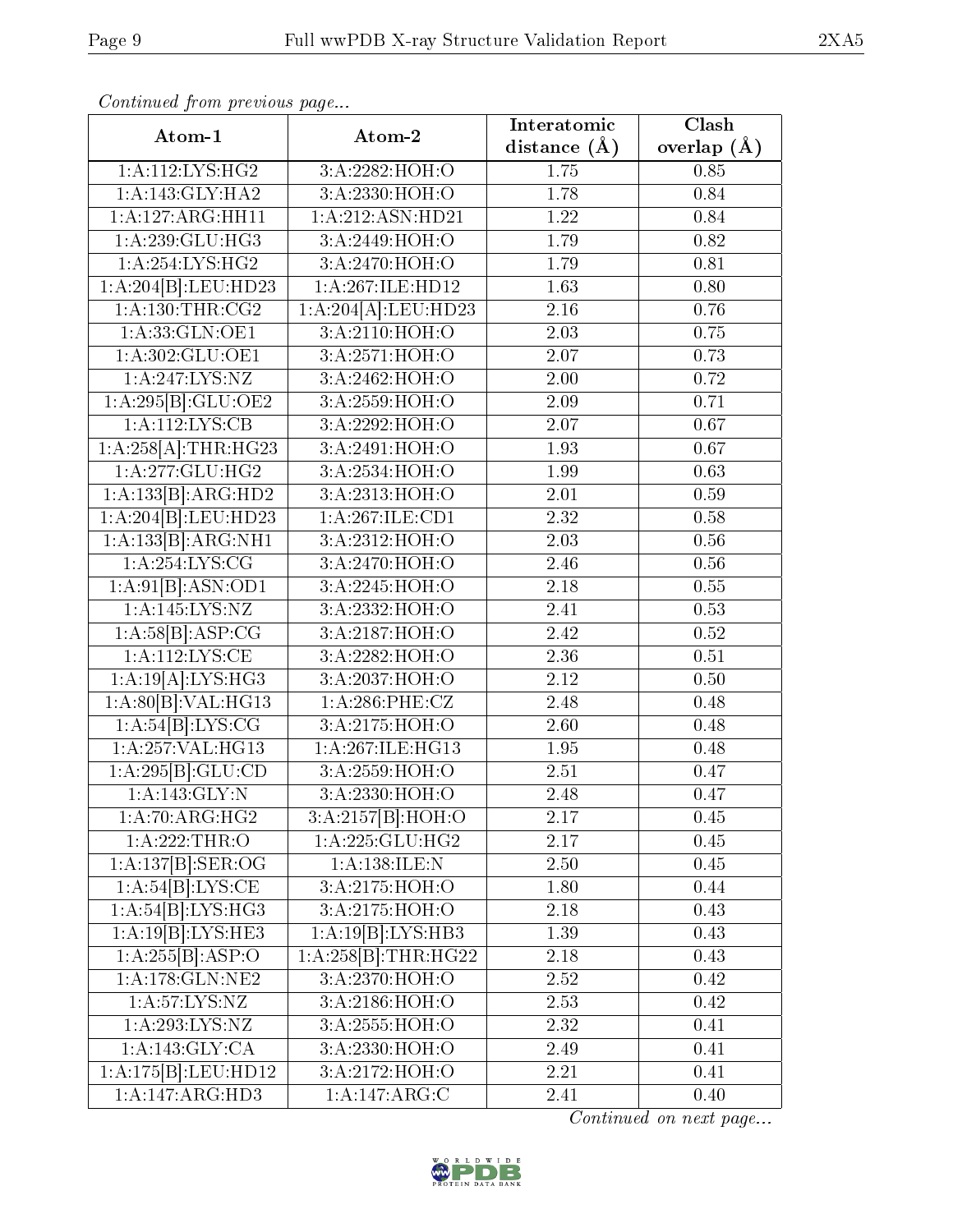Continued from previous page...

| Atom-1                        | Atom-2<br>$1 \cdot A \cdot 167 \cdot PRO \cdot H A$ |  | ${\rm Class}$<br>overlap $(A)$ |
|-------------------------------|-----------------------------------------------------|--|--------------------------------|
| $-1:$ A $:148:$ VAL: $\Omega$ |                                                     |  | 0.40                           |

There are no symmetry-related clashes.

### 5.3 Torsion angles (i)

#### 5.3.1 Protein backbone  $(i)$

In the following table, the Percentiles column shows the percent Ramachandran outliers of the chain as a percentile score with respect to all X-ray entries followed by that with respect to entries of similar resolution.

The Analysed column shows the number of residues for which the backbone conformation was analysed, and the total number of residues.

| Mol   Chain | Analysed                                 | $\parallel$ Favoured $\parallel$ Allowed $\parallel$ Outliers $\parallel$ Percentiles $\parallel$ |  |                                                                                    |  |
|-------------|------------------------------------------|---------------------------------------------------------------------------------------------------|--|------------------------------------------------------------------------------------|--|
|             | $345/312$ (111\%)   342 (99\%)   3 (1\%) |                                                                                                   |  | $\begin{array}{ c c c c c }\n\hline\n\multicolumn{1}{ c }{100} & 100\n\end{array}$ |  |

There are no Ramachandran outliers to report.

#### 5.3.2 Protein sidechains  $(i)$

In the following table, the Percentiles column shows the percent sidechain outliers of the chain as a percentile score with respect to all X-ray entries followed by that with respect to entries of similar resolution.

The Analysed column shows the number of residues for which the sidechain conformation was analysed, and the total number of residues.

| $\mid$ Mol $\mid$ Chain | Analysed                                 | Rotameric   Outliers   Percentiles |                        |  |
|-------------------------|------------------------------------------|------------------------------------|------------------------|--|
|                         | $296/263$ (112\%)   293 (99\%)   3 (1\%) |                                    | $\mid 76 \mid 44 \mid$ |  |

All (3) residues with a non-rotameric sidechain are listed below:

| Mol | Chain | Res | Type  |
|-----|-------|-----|-------|
|     |       |     | РНЕ)  |
|     |       | 153 | TH R. |
|     |       |     |       |

Some sidechains can be flipped to improve hydrogen bonding and reduce clashes. All (7) such

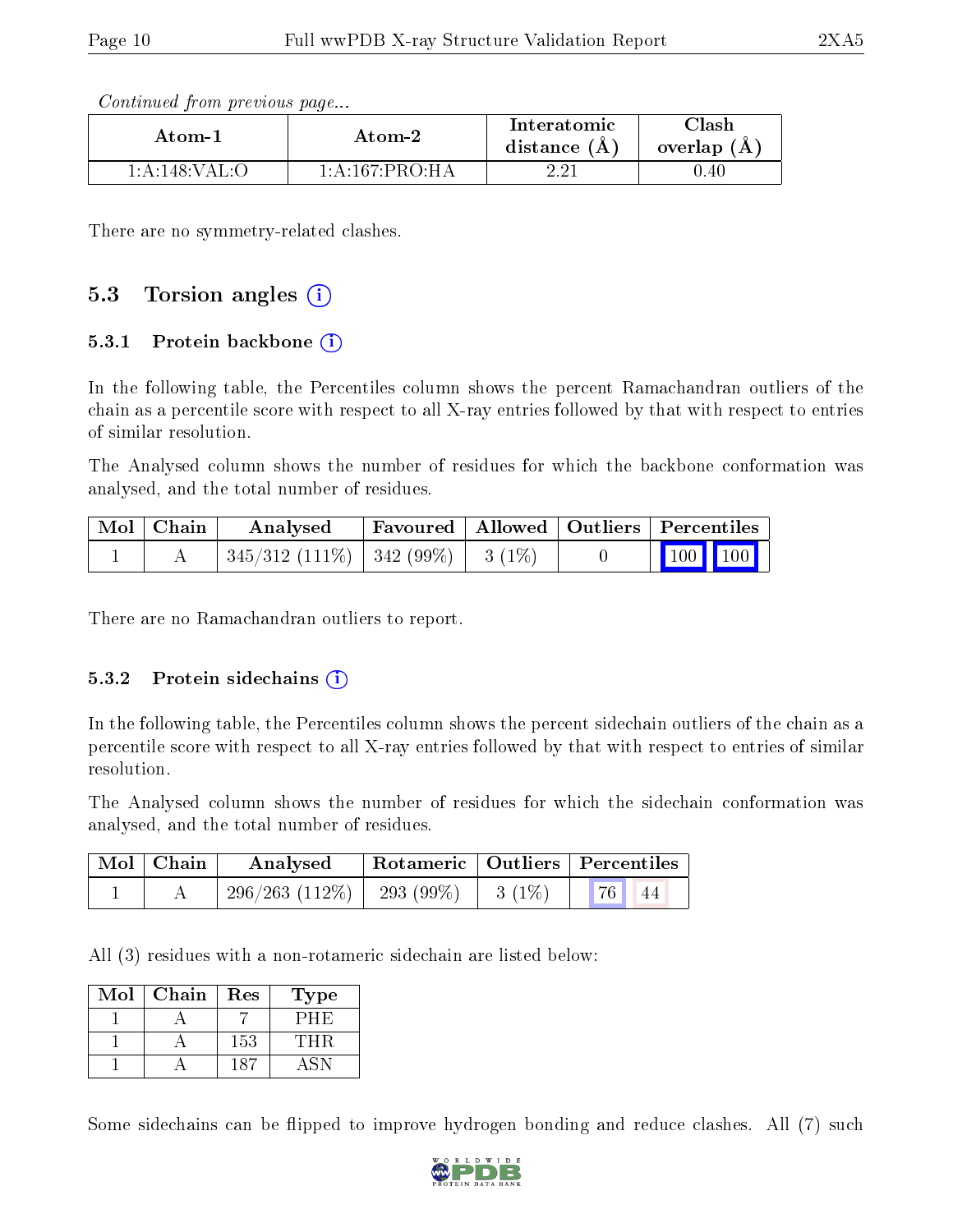sidechains are listed below:

| Mol | $Chain$ | Res | Type       |
|-----|---------|-----|------------|
|     |         | 55  | <b>GLN</b> |
|     |         | 136 | <b>ASN</b> |
|     |         | 187 | ASN        |
|     |         | 212 | <b>ASN</b> |
|     |         | 214 | <b>GLN</b> |
|     |         | 305 | <b>ASN</b> |
|     |         | 309 | HIS        |

#### 5.3.3 RNA  $(i)$

There are no RNA molecules in this entry.

### 5.4 Non-standard residues in protein, DNA, RNA chains  $(i)$

There are no non-standard protein/DNA/RNA residues in this entry.

### 5.5 Carbohydrates  $(i)$

There are no monosaccharides in this entry.

### 5.6 Ligand geometry  $(i)$

1 ligand is modelled in this entry.

In the following table, the Counts columns list the number of bonds (or angles) for which Mogul statistics could be retrieved, the number of bonds (or angles) that are observed in the model and the number of bonds (or angles) that are defined in the Chemical Component Dictionary. The Link column lists molecule types, if any, to which the group is linked. The Z score for a bond length (or angle) is the number of standard deviations the observed value is removed from the expected value. A bond length (or angle) with  $|Z| > 2$  is considered an outlier worth inspection. RMSZ is the root-mean-square of all Z scores of the bond lengths (or angles).

| Mol<br>Type |            | Chain |      |  | $\operatorname{Res}$ | Link |         | Bond lengths |      |         | Bond angles |  |
|-------------|------------|-------|------|--|----------------------|------|---------|--------------|------|---------|-------------|--|
|             |            |       |      |  | $\sim$ ounts         | RMSZ | $\# Z $ | Counts       | RMSZ | $\# Z $ |             |  |
|             | <b>SLB</b> |       | 1310 |  | 18,21,21             | 0.82 |         | 21,31,31     | 0.90 |         |             |  |

In the following table, the Chirals column lists the number of chiral outliers, the number of chiral centers analysed, the number of these observed in the model and the number defined in the Chemical Component Dictionary. Similar counts are reported in the Torsion and Rings columns. '-' means no outliers of that kind were identified.

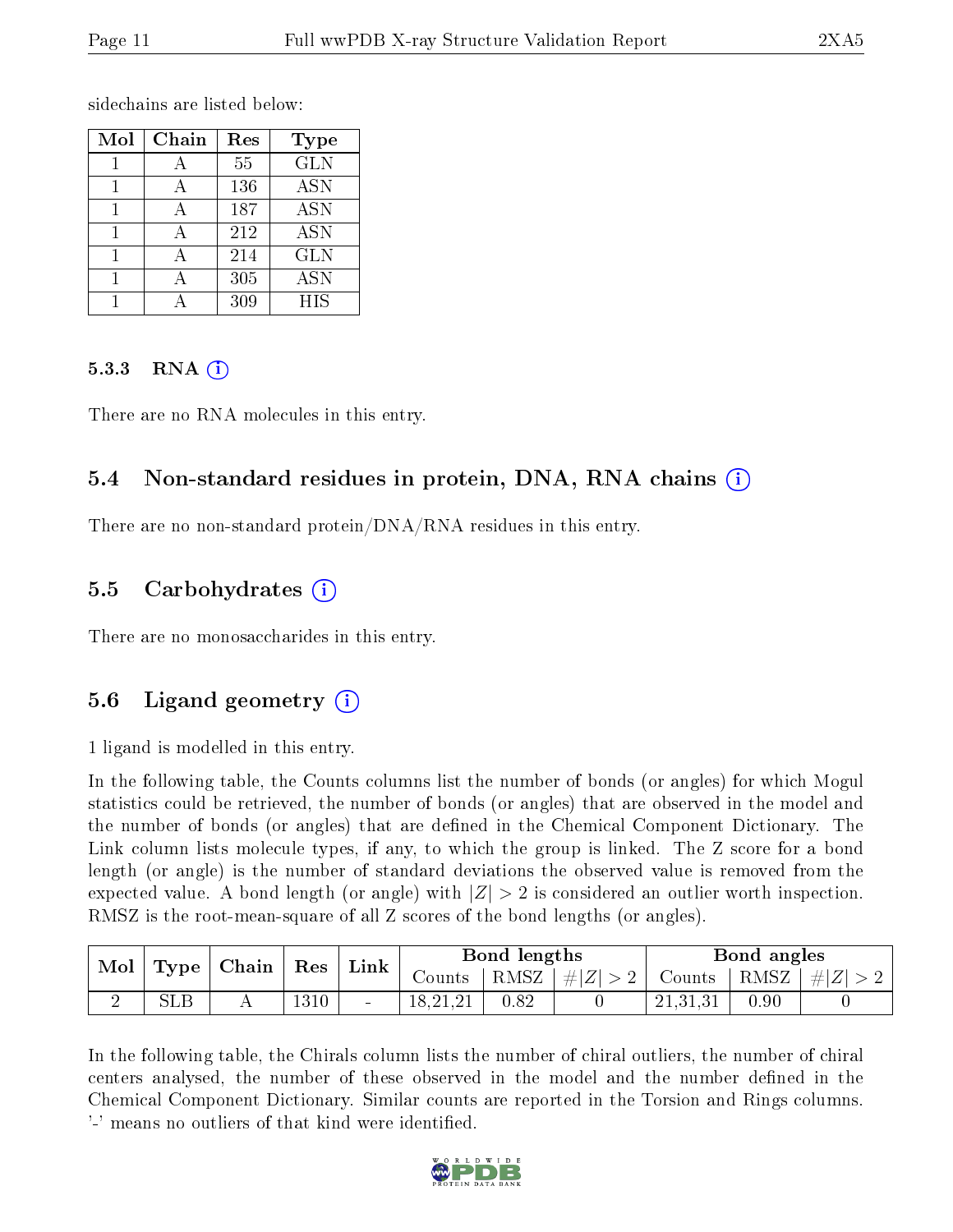|            |                      |                          | Mol   Type   Chain   Res   Link   Chirals | Torsions   Rings                                                             |  |
|------------|----------------------|--------------------------|-------------------------------------------|------------------------------------------------------------------------------|--|
| <b>SLB</b> | $\vert$ 1310 $\vert$ | <b>Contract Contract</b> |                                           | $\begin{array}{ c c c c c c }\hline 0/14/38/38 & 0/1/1/1 \hline \end{array}$ |  |

There are no bond length outliers.

There are no bond angle outliers.

There are no chirality outliers.

There are no torsion outliers.

There are no ring outliers.

No monomer is involved in short contacts.

## 5.7 [O](https://www.wwpdb.org/validation/2017/XrayValidationReportHelp#nonstandard_residues_and_ligands)ther polymers (i)

There are no such residues in this entry.

#### 5.8 Polymer linkage issues (i)

There are no chain breaks in this entry.

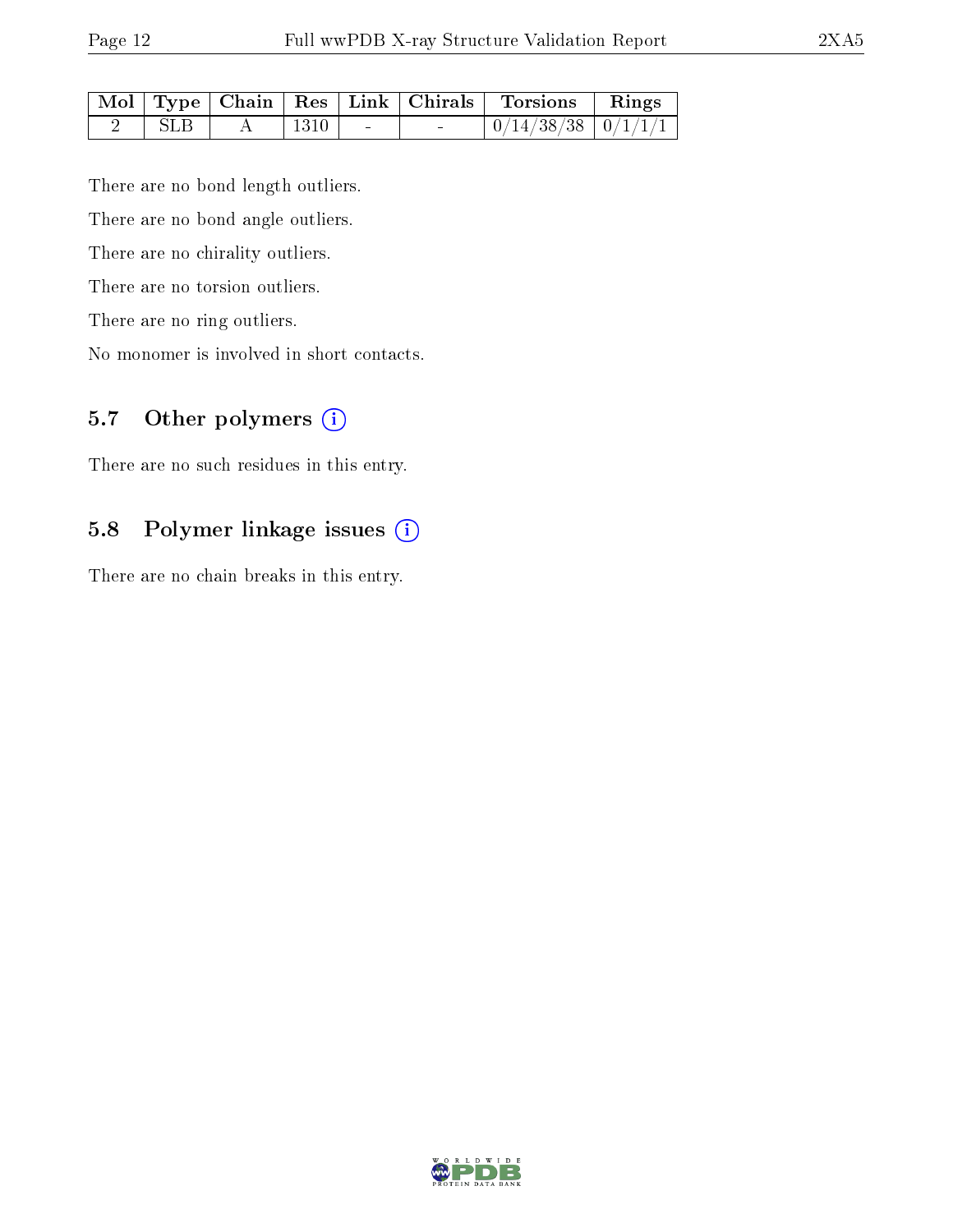## 6 Fit of model and data  $(i)$

## 6.1 Protein, DNA and RNA chains  $(i)$

In the following table, the column labelled  $#RSRZ> 2'$  contains the number (and percentage) of RSRZ outliers, followed by percent RSRZ outliers for the chain as percentile scores relative to all X-ray entries and entries of similar resolution. The OWAB column contains the minimum, median,  $95<sup>th</sup>$  percentile and maximum values of the occupancy-weighted average B-factor per residue. The column labelled ' $Q< 0.9$ ' lists the number of (and percentage) of residues with an average occupancy less than 0.9.

| $\mid$ Mol $\mid$ Chain | Analysed         | $  <$ RSRZ $>$ | $\#\text{RSRZ}\text{>2}$                   | $\vert$ OWAB( $\rm \AA^2) \vert$ Q<0.9 |  |
|-------------------------|------------------|----------------|--------------------------------------------|----------------------------------------|--|
|                         | $ 310/312(99\%)$ | 1.07           | $\mid$ 20 (6%) 18 19 7, 13, 20, 26 17 (5%) |                                        |  |

All (20) RSRZ outliers are listed below:

| Mol            | Chain              | Res                 | Type                    | <b>RSRZ</b>      |  |
|----------------|--------------------|---------------------|-------------------------|------------------|--|
| $\mathbf{1}$   | $\mathbf{A}$       | 255[A]              | <b>ASP</b>              | 4.5              |  |
| $\mathbf{1}$   | $\overline{A}$     | $\overline{258[A]}$ | <b>THR</b>              | 4.3              |  |
| $\mathbf{1}$   | $\overline{A}$     | 309                 | <b>HIS</b>              | 3.8              |  |
| $\overline{1}$ | $\overline{\rm A}$ | 287                 | VAL                     | $3.6\,$          |  |
| $\overline{1}$ | $\overline{\rm A}$ | $\overline{2}57$    | $\overline{\text{VAL}}$ | $\overline{3.2}$ |  |
| $\overline{1}$ | $\overline{A}$     | $\mathbf{1}$        | <b>ALA</b>              | 3.0              |  |
| $\overline{1}$ | $\overline{A}$     | 87[A]               | $\overline{\text{ILE}}$ | 2.9              |  |
| $\mathbf{1}$   | $\overline{\rm A}$ | 310                 | HIS                     | 2.8              |  |
| $\overline{1}$ | $\overline{\rm A}$ | 175[A]              | LEU                     | 2.8              |  |
| $\mathbf{1}$   | $\overline{A}$     | 99                  | $\overline{\text{ASP}}$ | 2.7              |  |
| $\mathbf{1}$   | $\overline{A}$     | $\overline{1}35$    | ILE                     | 2.6              |  |
| $\mathbf{1}$   | $\overline{\rm A}$ | 215                 | <b>LEU</b>              | 2.5              |  |
| $\mathbf{1}$   | $\overline{\rm A}$ | 210                 | ILE                     | 2.4              |  |
| $\mathbf{1}$   | $\overline{\rm A}$ | 288                 | <b>LYS</b>              | $\overline{2.2}$ |  |
| $\mathbf{1}$   | $\overline{A}$     | 122                 | <b>ALA</b>              | $\overline{2.2}$ |  |
| $\mathbf{1}$   | $\overline{\rm A}$ | 78                  | <b>ALA</b>              | 2.1              |  |
| $\mathbf{1}$   | $\overline{\rm A}$ | 281                 | PRO                     | 2.1              |  |
| $\mathbf{1}$   | $\overline{\rm A}$ | 155                 | <b>LEU</b>              | 2.1              |  |
| $\mathbf{1}$   | $\overline{\rm A}$ | 65                  | PHE                     | 2.1              |  |
| $\overline{1}$ | $\overline{\rm A}$ | 270                 | <b>PRO</b>              | 2.0              |  |

### 6.2 Non-standard residues in protein, DNA, RNA chains (i)

There are no non-standard protein/DNA/RNA residues in this entry.